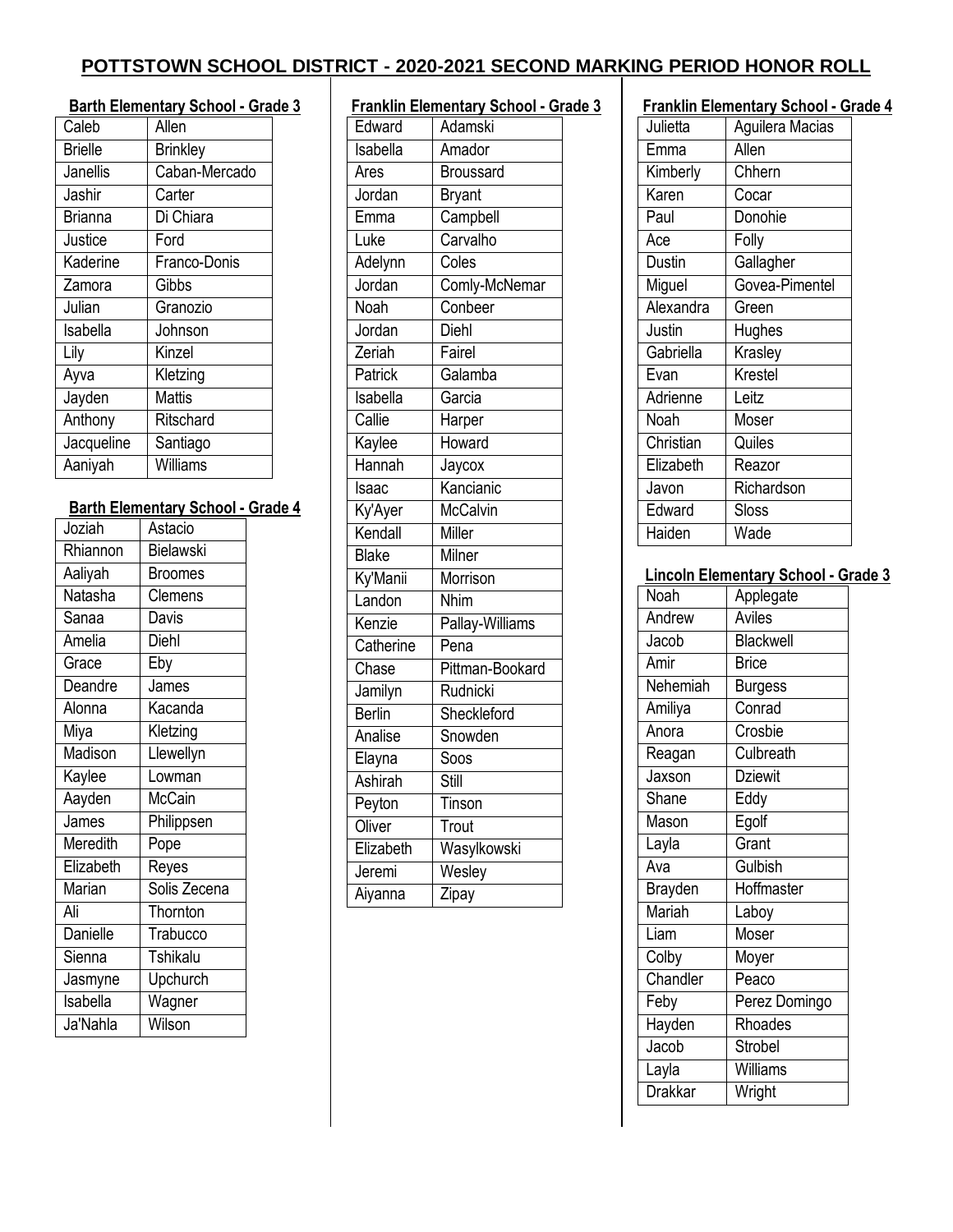|               | <b>Lincoln Elementary School - Grade 4</b> |  |
|---------------|--------------------------------------------|--|
| James         | Ashley                                     |  |
| Frank         | Davila                                     |  |
| Lucien        | Fair                                       |  |
| La'Daveia     | Haddock                                    |  |
| Calliope      | Hall                                       |  |
| Justin        | Horne                                      |  |
| <b>Thomas</b> | Inthaphone                                 |  |
| Clara         | Johnson                                    |  |
| Qahira        | Jones                                      |  |
| KateLynn      | Kearney                                    |  |
| <b>Tariss</b> | Lacey                                      |  |
| Oliver        | Leonard                                    |  |
| Cole          | McLaughlin                                 |  |
| Lexi          | Oswald                                     |  |
| Joshua        | Reifsneider                                |  |
| <b>Thomas</b> | Rose                                       |  |
| Angela        | Ross                                       |  |
| Cody          | Sheeran                                    |  |

| <b>Rupert Elementary School - Grade 3</b> |                |  |
|-------------------------------------------|----------------|--|
| Micah                                     | Bailey         |  |
| Devonte                                   | <b>Barnes</b>  |  |
| Aidan                                     | Branagh        |  |
| Lyla                                      | Caraballo      |  |
| Sage                                      | Carter         |  |
| Sophia                                    | Carter         |  |
| Kirsten                                   | Douglass       |  |
| Aaliyah                                   | <b>Dubost</b>  |  |
| Luis                                      | Gomez Smith    |  |
| Kristen                                   | Granese        |  |
| Sevoughn'                                 | Jones          |  |
| Olivia                                    | <b>Jusits</b>  |  |
| Cynia                                     | Lucky          |  |
| Jahmai                                    | Molina Lorenzo |  |
| Audrey                                    | Muriel         |  |
| Julianna                                  | Pickens        |  |
| Penelope                                  | Rivard         |  |
| Caelan                                    | Singer         |  |
| Sidney                                    | Spiece         |  |
| Jolayah                                   | Sutton         |  |
| Kainat                                    | Tariq          |  |
| Kaidon                                    | Terpoilli      |  |
| Ezrah                                     | Wilkerson      |  |
| Julius                                    | Williams       |  |
| Amara                                     | Young          |  |

| Ait Lgol<br>Rania<br>Da'Jour<br><b>Barnes</b><br>Calle<br>Kristy<br><b>Castillo Chavez</b><br>Nery<br>Kellen<br>Douglas<br>John<br>Ellwanger<br>Ervin<br>Salese<br>Christian<br>Fisher<br>Landon<br>Ford<br>John<br>Gantert<br>Gibson<br>Leyla<br><b>Gomez Smith</b><br>$\overline{\textsf{Jose}}$<br>Jasmin<br>Guardado Vasquez<br>Michael<br>Hallinger<br>$\overline{H}$ ill<br>Amiyah<br>Logan<br>Johnson<br>Ayden<br>Ketterer<br>Mason<br>McCray<br>McKenzie<br>Elizabeth<br>Ondik<br>Aiden<br>Demitri<br>Rector-Horton<br>Alexander<br>Reyes-Jones<br>Schwartz<br>Aurora<br>Sluzenski<br>Jayden<br>Ryan<br><b>Stilwell</b><br>Owen<br>Thornton<br>Laila<br>White<br>Amir<br>Williams<br>Nicole<br>Young | <b>Rupert Elementary School - Grade 4</b> |  |  |
|--------------------------------------------------------------------------------------------------------------------------------------------------------------------------------------------------------------------------------------------------------------------------------------------------------------------------------------------------------------------------------------------------------------------------------------------------------------------------------------------------------------------------------------------------------------------------------------------------------------------------------------------------------------------------------------------------------------|-------------------------------------------|--|--|
|                                                                                                                                                                                                                                                                                                                                                                                                                                                                                                                                                                                                                                                                                                              |                                           |  |  |
|                                                                                                                                                                                                                                                                                                                                                                                                                                                                                                                                                                                                                                                                                                              |                                           |  |  |
|                                                                                                                                                                                                                                                                                                                                                                                                                                                                                                                                                                                                                                                                                                              |                                           |  |  |
|                                                                                                                                                                                                                                                                                                                                                                                                                                                                                                                                                                                                                                                                                                              |                                           |  |  |
|                                                                                                                                                                                                                                                                                                                                                                                                                                                                                                                                                                                                                                                                                                              |                                           |  |  |
|                                                                                                                                                                                                                                                                                                                                                                                                                                                                                                                                                                                                                                                                                                              |                                           |  |  |
|                                                                                                                                                                                                                                                                                                                                                                                                                                                                                                                                                                                                                                                                                                              |                                           |  |  |
|                                                                                                                                                                                                                                                                                                                                                                                                                                                                                                                                                                                                                                                                                                              |                                           |  |  |
|                                                                                                                                                                                                                                                                                                                                                                                                                                                                                                                                                                                                                                                                                                              |                                           |  |  |
|                                                                                                                                                                                                                                                                                                                                                                                                                                                                                                                                                                                                                                                                                                              |                                           |  |  |
|                                                                                                                                                                                                                                                                                                                                                                                                                                                                                                                                                                                                                                                                                                              |                                           |  |  |
|                                                                                                                                                                                                                                                                                                                                                                                                                                                                                                                                                                                                                                                                                                              |                                           |  |  |
|                                                                                                                                                                                                                                                                                                                                                                                                                                                                                                                                                                                                                                                                                                              |                                           |  |  |
|                                                                                                                                                                                                                                                                                                                                                                                                                                                                                                                                                                                                                                                                                                              |                                           |  |  |
|                                                                                                                                                                                                                                                                                                                                                                                                                                                                                                                                                                                                                                                                                                              |                                           |  |  |
|                                                                                                                                                                                                                                                                                                                                                                                                                                                                                                                                                                                                                                                                                                              |                                           |  |  |
|                                                                                                                                                                                                                                                                                                                                                                                                                                                                                                                                                                                                                                                                                                              |                                           |  |  |
|                                                                                                                                                                                                                                                                                                                                                                                                                                                                                                                                                                                                                                                                                                              |                                           |  |  |
|                                                                                                                                                                                                                                                                                                                                                                                                                                                                                                                                                                                                                                                                                                              |                                           |  |  |
|                                                                                                                                                                                                                                                                                                                                                                                                                                                                                                                                                                                                                                                                                                              |                                           |  |  |
|                                                                                                                                                                                                                                                                                                                                                                                                                                                                                                                                                                                                                                                                                                              |                                           |  |  |
|                                                                                                                                                                                                                                                                                                                                                                                                                                                                                                                                                                                                                                                                                                              |                                           |  |  |
|                                                                                                                                                                                                                                                                                                                                                                                                                                                                                                                                                                                                                                                                                                              |                                           |  |  |
|                                                                                                                                                                                                                                                                                                                                                                                                                                                                                                                                                                                                                                                                                                              |                                           |  |  |
|                                                                                                                                                                                                                                                                                                                                                                                                                                                                                                                                                                                                                                                                                                              |                                           |  |  |
|                                                                                                                                                                                                                                                                                                                                                                                                                                                                                                                                                                                                                                                                                                              |                                           |  |  |
|                                                                                                                                                                                                                                                                                                                                                                                                                                                                                                                                                                                                                                                                                                              |                                           |  |  |
|                                                                                                                                                                                                                                                                                                                                                                                                                                                                                                                                                                                                                                                                                                              |                                           |  |  |
|                                                                                                                                                                                                                                                                                                                                                                                                                                                                                                                                                                                                                                                                                                              |                                           |  |  |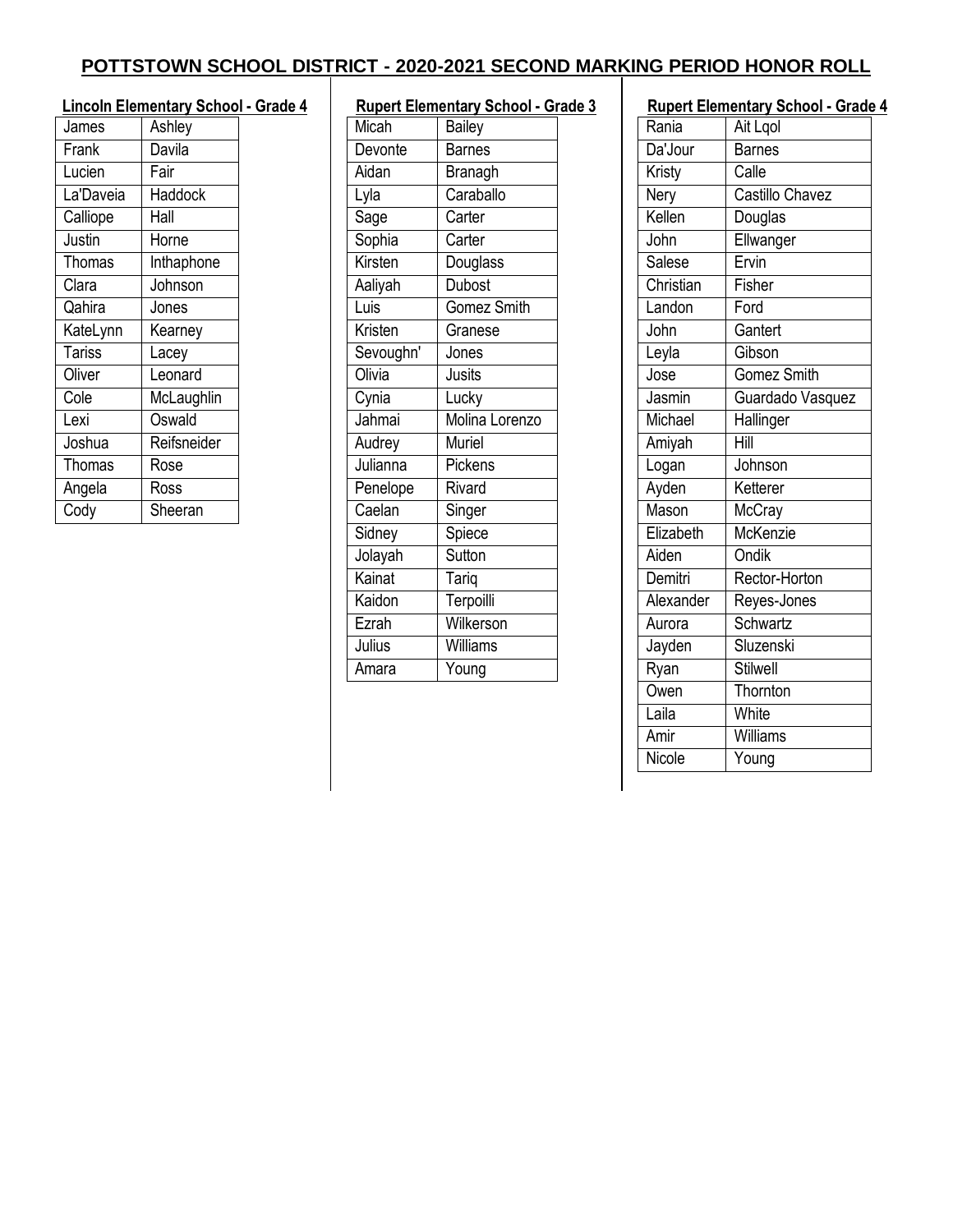| <b>PMS - Grade 5 Distinguished Honors</b> |                 |                            |  |
|-------------------------------------------|-----------------|----------------------------|--|
|                                           | Shahed          | Aljashoubi                 |  |
|                                           | Jacob           | <b>DuVal</b>               |  |
|                                           | Maya            | Elgendy                    |  |
|                                           | Autumn          | Fair                       |  |
|                                           | <b>Briannah</b> | Freeman                    |  |
|                                           | Felicia         | Fry                        |  |
|                                           | Lillian         | Green                      |  |
|                                           | Gabriel         | Hampton                    |  |
|                                           | Cayden          | Hayes                      |  |
|                                           | Levi            | Jaycox                     |  |
|                                           | Leyna           | Johnson                    |  |
|                                           | Shambria        | Johnson                    |  |
|                                           | Ezra            | King                       |  |
|                                           | Kamryn          | $\overline{\mathsf{King}}$ |  |
|                                           | <b>Brianna</b>  | Long                       |  |
|                                           | Alejandro       | Maldonado-Rivas            |  |
|                                           | Jaxen           | Nihart                     |  |
|                                           | Aubrey          | O'Blosser                  |  |
|                                           | Catherine       | Pineda Penate              |  |
|                                           | Royer           | Rodriguez                  |  |
|                                           | William         | Rose                       |  |
|                                           | Avaliyah        | Scurry                     |  |
|                                           | Damien          | Stonestreet                |  |
|                                           | Zachary         | Waters                     |  |
|                                           | Dennis          | $\overline{Y}$ ost         |  |
|                                           | Lucy            | Zuniga                     |  |

### **PMS - Grade 6 Distinguished Honors**

| Dimitrus       | Alston        |
|----------------|---------------|
| Ryan           | Amole         |
| Rae'Sean       | Cook-Johnson  |
| Glenndale      | Fegeley       |
| John           | Hill          |
| Ayden          | Hine          |
| Youssef        | Mahmoud       |
| Oliver         | Pineda-Penate |
| Abigayle       | Santiago      |
| <b>Stanley</b> | Smith         |
| Dillin         | Thong         |
| Kira           | Yantz         |

| <b>PMS - Grade 7 Distinguished Honors</b> |                  |  |
|-------------------------------------------|------------------|--|
| Christiana                                | Allen            |  |
| Leah                                      | <b>Blackwell</b> |  |
| Zyla                                      | <b>Burke</b>     |  |
| Jade                                      | Caballero-Vega   |  |
| Annasophia                                | Chhern           |  |
| Michelle                                  | Cocar Paredes    |  |
| Mairelys                                  | Concepcion       |  |
| Hugo                                      | Costa            |  |
| Mariah                                    | Covert           |  |
| Isabella                                  | Deluca           |  |
| Austin                                    | <b>Derstine</b>  |  |
| Wesam                                     | Elgendy          |  |
| Saniyah                                   | Fox              |  |
| Damion                                    | Fry              |  |
| Lily                                      | Garber           |  |
| Austin                                    | Hampton          |  |
| Gaige                                     | Harsh            |  |
| Madeleine                                 | Heidel           |  |
| Jayanna                                   | Hill             |  |
| Arek                                      | Javage           |  |
| Josiah                                    | Lamar            |  |
| Amelia                                    | Maldonado-Rivas  |  |
| Megan                                     | McGinn           |  |
| Justina                                   | <b>Nhim</b>      |  |
| Nevaeh                                    | Peaco            |  |
| Carice                                    | Peart            |  |
| Colin                                     | Plank            |  |
| Nye                                       | Powell           |  |
| Triniti                                   | Rhodes-Fisher    |  |
| Johan                                     | Rivera           |  |
| Skylar                                    | Romano           |  |
| Ana                                       | Salazar Lopez    |  |
| Garrett                                   | Shope            |  |
| Natalie                                   | Shope            |  |
| Anthony                                   | Suber            |  |
| Allyana                                   | Sykes            |  |
| Cianne                                    | Wells            |  |

|                | PMS - Grade 8 Distinguished Honors |  |
|----------------|------------------------------------|--|
| Diego          | Aguilera                           |  |
| Ambriana       | Baryeh                             |  |
| Cheynin        | Boyer                              |  |
| Skylar         | <b>Brower</b>                      |  |
| Daniela        | Castillo                           |  |
| Olivia         | Chin                               |  |
| Aniyah         | Crump                              |  |
| Lunna          | Davila                             |  |
| Ryan           | Edde                               |  |
| Karli          | Eddinger                           |  |
| Naden          | Elgendy                            |  |
| Allyson        | Ford                               |  |
| Lili           | Freese                             |  |
| Jacob          | Givens                             |  |
| Carmen         | Gomez                              |  |
| Mahogany       | Hill                               |  |
| Dayontae       | <b>Hoskins</b>                     |  |
| Terelle        | Lowery                             |  |
| Taylor         | Maguire                            |  |
| Kai            | O'Brien                            |  |
| Janette        | Penate                             |  |
| <b>Barkley</b> | Reid                               |  |
| Julia          | Smith                              |  |
| Nyel           | Thompson                           |  |
| Aniyah         | Wells                              |  |
| Ja-Nyai        | White                              |  |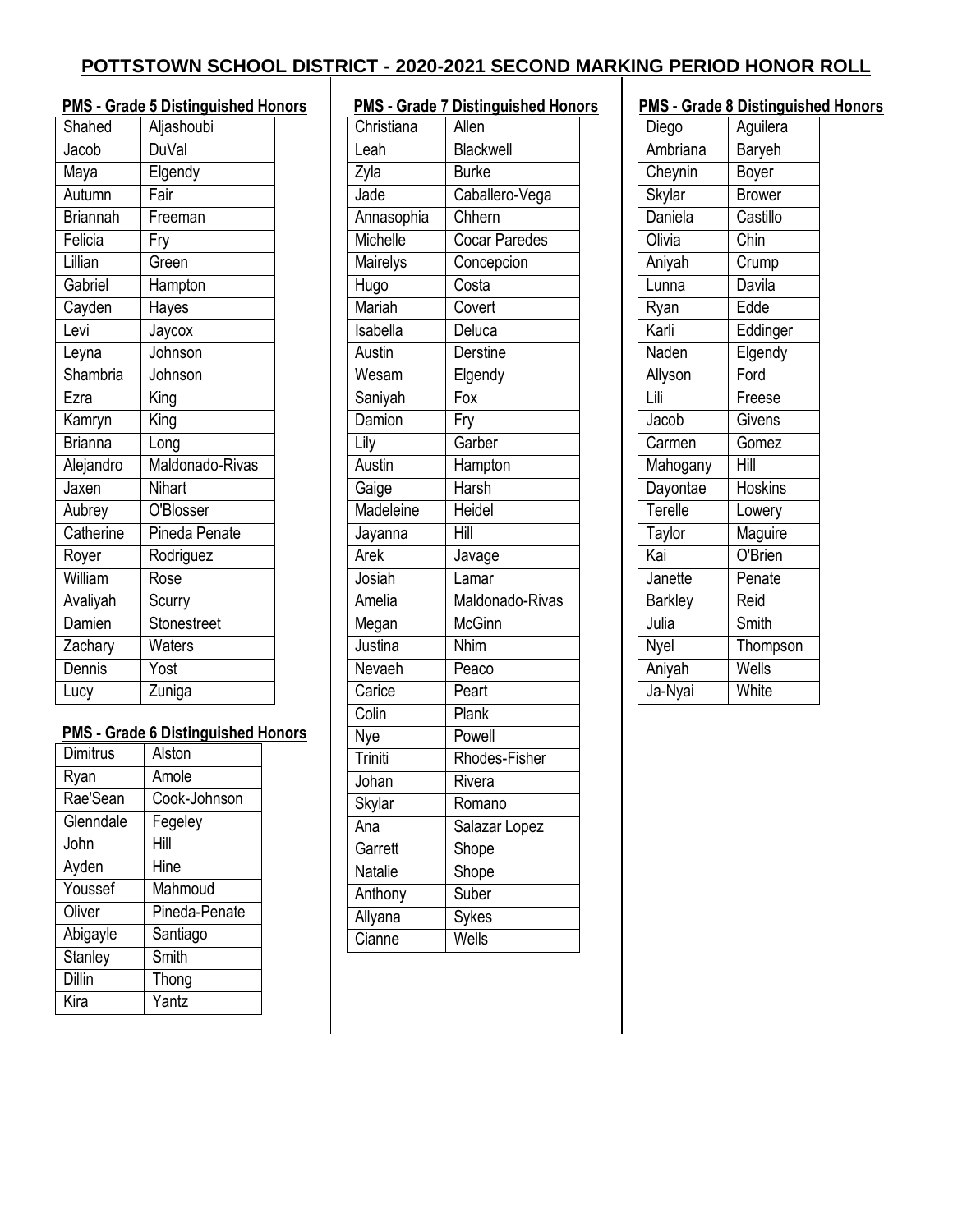|                               | <b>PMS - Grade 5 Honors</b> |
|-------------------------------|-----------------------------|
| Nicholas                      | Adam                        |
| Dylan                         | <b>Bartholomew</b>          |
| $\overline{\mathsf{S}}$ avana | Bauman                      |
| Steven                        | Bowen                       |
| Kaisy                         | Castillo                    |
| Nicole                        | Castillo                    |
| Peyton                        | Coale                       |
| Aidan                         | Conrad                      |
| Kylie                         | Covert                      |
| Riley                         | Dolhi                       |
| Chase                         | Drost                       |
| London                        | Glenn                       |
| Dah'mir                       | Goings                      |
| Kendra                        | Howard                      |
| Kassidy                       | Jackson                     |
| lyanna                        | Johnson                     |
| Eli                           | Kancianic                   |
| Nathan                        | Knabb                       |
| Jaelynn                       | McCray                      |
| Callen                        | Miller                      |
| Lola                          | Milner                      |
| Isabella                      | Moore                       |
| Ayden                         | Olvera                      |
| Casey                         | $\overline{P}$ erry         |
| David                         | Pinos-Castillo              |
| Joel                          | Ramos                       |
| Talia                         | Stover                      |
| Nyanna                        | Thompson                    |
| Hayden                        | Tice-Carfagno               |
| Zaniyah                       | <b>Trott-Wright</b>         |
| Aiden                         | Watkins                     |
| Za'Mirah                      | Whitley                     |
| Marcus                        | Williams                    |

| <b>PMS - Grade 6 Honors</b> |                      |  |
|-----------------------------|----------------------|--|
| Jayden                      | Bell                 |  |
| Corey                       | <b>Brooks</b>        |  |
| Alyssa                      | Broughton            |  |
| Essence                     | <b>Brown</b>         |  |
| Edgar                       | Castillo             |  |
| Santiago                    | Castillo             |  |
| Cheyenne                    | Flamer               |  |
| Ayla                        | Folly                |  |
| Trevor                      | Ford                 |  |
| Zavion                      | Fox                  |  |
| Chastelyn                   | Gonzalez Galarza     |  |
| <b>Bryan</b>                | Guerrier             |  |
| Gaia                        | Hallahan             |  |
| Keriah                      | <b>Hendricks</b>     |  |
| Kyeson                      | Hernandez            |  |
| <b>Breanna</b>              | Hoefel               |  |
| Yaileen                     | Irizarry             |  |
| Addison                     | Lafferty             |  |
| Hallie                      | Lilick               |  |
| Riley                       | Maguire              |  |
| Alexander                   | <b>Marin Sanchez</b> |  |
| Damian                      | Mercado              |  |
| Jocelyn                     | Mercado              |  |
| Jessa                       | Miller               |  |
| Olivia                      | Miller               |  |
| Rashawn                     | <b>Mines</b>         |  |
| Jude                        | Mull                 |  |
| Kelsey                      | O'Connor             |  |
| Angelina                    | $\overline{Q}$ uiles |  |
| Christopher                 | Rose                 |  |
| Yamiraha                    | Sahad                |  |
| David                       | Sanders              |  |
| Joshua                      | Sands                |  |
| Alan                        | <b>Sears</b>         |  |
| Ezra                        | Tribble              |  |
| Ivan                        | Ubaldo               |  |
| Isaiah                      | Whiting              |  |
| Crystal                     | Williams             |  |
| De'Vayah                    | Williams             |  |
| Ayden                       | Yantz                |  |
| Floyd                       | Young                |  |

|                 | PMS - Grade 7 Honors   |
|-----------------|------------------------|
| Alivia          | Boyer                  |
| Josue           | <b>Castillo Chavez</b> |
| Namika          | Delgado-Cruz           |
| Lily            | Felix                  |
| Jacob           | Granozio               |
| Joshua          | Holly                  |
| <b>Brandon</b>  | <b>Hughes</b>          |
| Joseph          | Kletzing               |
| Ryan            | Kutsch                 |
| Joao            | Lima Valadares         |
| Ana             | Maldonado-Lucas        |
| Jazzlyn         | Miller-Tribble         |
| Caden           | <b>Nihart</b>          |
| Maribel         | Ortiz                  |
| Damien          | Paul                   |
| Kamrin          | Robinson               |
| <b>Brighton</b> | Scott                  |
| Kyree           | Stillman               |
| Olivia          | <b>Stitt</b>           |
| Mackenzie       | Strobel                |
| Arian           | Tinson                 |
| Kanijah         | Turlington             |
| Jaron           | Verdone                |
| <b>Bryan</b>    | Villagomez             |
| Emely           | Villegas               |
| Tekhi           | White                  |
| Ariana          | Wilson                 |
| Khabreya        | Woodson                |

#### **PMS - Grade 8 Honors**

| Patrick   | Auman           |
|-----------|-----------------|
| Madison   | Beard           |
| Ebony     | Brown           |
| Xyaire    | <b>Burke</b>    |
| Troy      | <b>Burrier</b>  |
| Jareth    | Clark           |
| Ethan     | Collins         |
| Madison   | Dailey          |
| Ezriel    | Felder          |
| Imani     | Galloway        |
| Jayden    | Gilmore         |
| Amirah    | Graves          |
| Jahmir    | Jackson         |
| Alexander | Jimenez Rosales |
| Khaliah   | Johnson         |
| Aiden     | Kancianic       |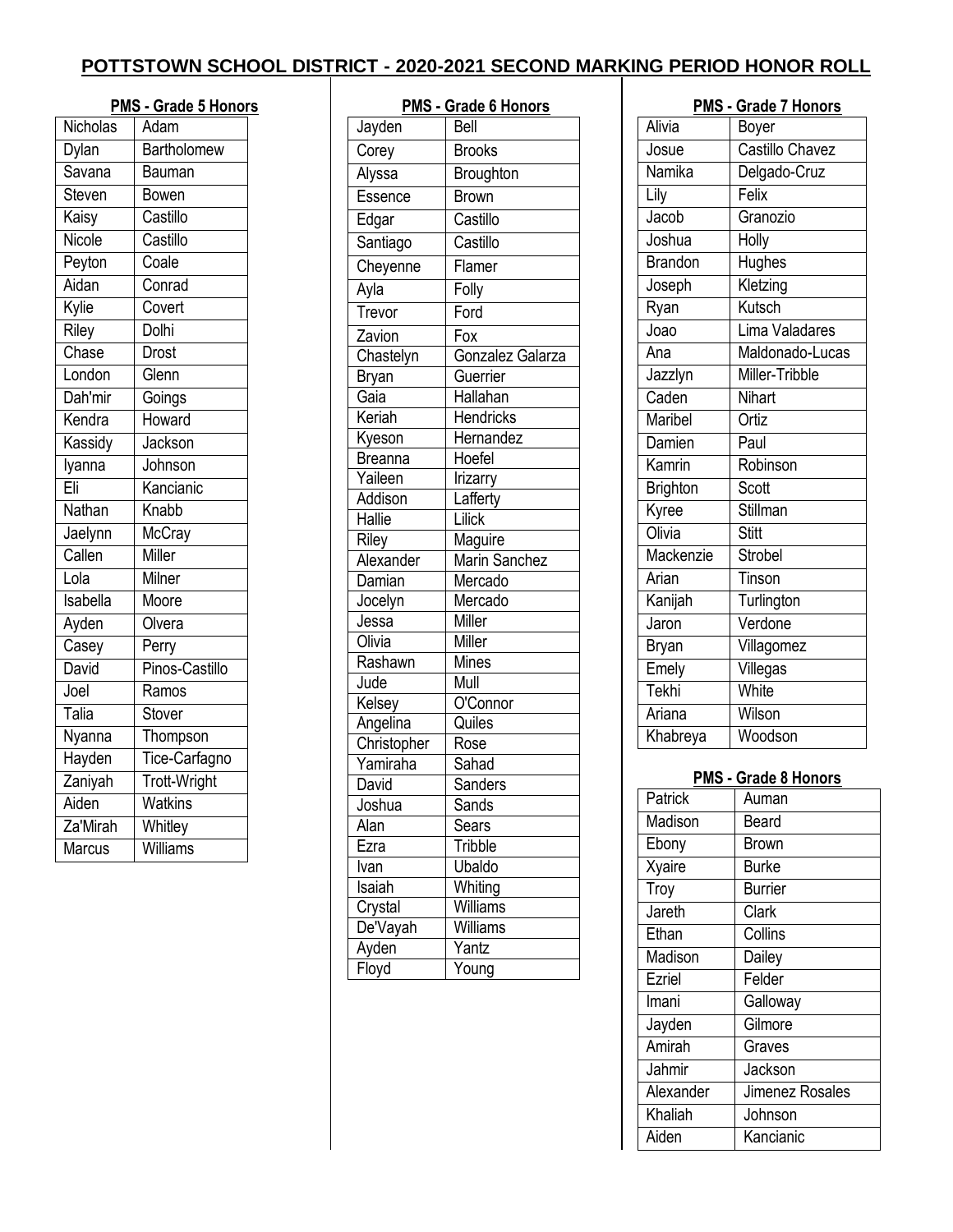| <b>PMS - Grade 8 continued</b> |                     |  |
|--------------------------------|---------------------|--|
| <b>Brock</b>                   | Klopp               |  |
| Julius                         | Madden              |  |
| Gianni                         | Mahario             |  |
| Pedro                          | Martinez Guardado   |  |
| Daniel                         | Pittman             |  |
| Jahiem                         | Pratt               |  |
| Justin                         | <b>Rivera Posas</b> |  |
| Kyairah                        | Smith               |  |
| Christopher                    | Thomas              |  |
| Chase                          | Winston             |  |
|                                |                     |  |

### **PHS - Grade 9 Distinguished Honors**

| Elizabeth       | Adedeji            |
|-----------------|--------------------|
| Adam            | Alaoui             |
| Natalia         | Banks              |
| Layla           | Bearden            |
| Peyton          | Benfield           |
| Nyla            | <b>Blake-Walls</b> |
| Mia             | <b>Bolman</b>      |
| Jordan          | Bowen              |
| Tyler           | Broughton          |
| Michael         | Calano             |
| Megan           | Cannell            |
| Emily           | Castillo           |
| Angelina        | Chhern             |
| Nayianna        | Clyde              |
| Nicholas        | Cohen Arena        |
| Simir           | Coleman            |
| Leilandi        | Davis              |
| <b>Alexis</b>   | Demeter            |
| Sean            | Deppen             |
| Dominic         | <b>DiPietro</b>    |
| Danica          | Donhauser          |
| Dalojah         | Dowling            |
| Eva             | Eddinger           |
| <b>Brittany</b> | Endy               |
| Regina          | Fleming            |
| Makenna         | Franey             |
|                 |                    |

| <b>PHS-Grade 9 Distinguished Honors</b><br>continued |                       |  |
|------------------------------------------------------|-----------------------|--|
| Jade                                                 | Garber                |  |
| Ismaeel                                              | Garfield              |  |
| Nathanael                                            | Grant                 |  |
| Samuel                                               | Guardado<br>Sanchez   |  |
| Amira                                                | $\overline{H}$ all    |  |
| Hannah                                               | Ingham                |  |
| Mehki                                                | <b>Jenkins Glover</b> |  |
| Julia                                                | Kulp                  |  |
| Anthony                                              | Kutsch                |  |
| Baden                                                | Landy                 |  |
| Diana                                                | Leon                  |  |
| Keiara                                               | Lesley                |  |
| Sarish                                               | <b>Mendez Rivera</b>  |  |
| Christian                                            | <b>Morales</b>        |  |
| Tara                                                 | Morgan                |  |
| Grayce                                               | Morton                |  |
| Jonathan                                             | Moser                 |  |
| Ashley                                               | Ormston               |  |
| Gabriela                                             | Pagan                 |  |
| Tabitha                                              | Paul                  |  |
| Alyssa                                               | Pearson               |  |
| Najae                                                | Perez                 |  |
| Maria Guadalupe                                      | Reyes Juarez          |  |
| Savannah                                             | Richards              |  |
| LaRayna                                              | Rosado                |  |
| Sophia                                               | <b>Russo</b>          |  |
| Kaley                                                | Salazar Lopez         |  |
| <b>Tyler</b>                                         | Santiago              |  |
| Devon                                                | Smith                 |  |
| Makayla                                              | Smith                 |  |
| Rodrigo                                              | Solis                 |  |
| Austin                                               | Sundstrom             |  |
| <b>Brooke</b>                                        | Thomas                |  |
| Chloe                                                | Weiss                 |  |
| Ashley                                               | Weller                |  |
| Diamond                                              | Williams              |  |
| <b>Matthew</b>                                       | Zaborsky              |  |

| Leilani     | PHS - Grade 10 Distinguished Honors<br>Alberto |  |
|-------------|------------------------------------------------|--|
| Kaela       | Auman                                          |  |
|             |                                                |  |
| Anaeja      | Charles                                        |  |
| Christopher | Chhern                                         |  |
| Ethan       | Chin                                           |  |
| John        | Cipollini                                      |  |
| Anna        | Coale                                          |  |
| Kyle        | Corbin                                         |  |
| Hannah Jane | Daniels                                        |  |
| Margaret    | <b>DiPietro</b>                                |  |
| Abigail     | Eagle                                          |  |
| Abdel       | Elgendy                                        |  |
| Mark        | Ellison                                        |  |
| Ganaelle    | Felicien                                       |  |
| Yasmeen     | Felton                                         |  |
| Henry       | Fetterman                                      |  |
| Lilian      | Fetterman                                      |  |
| Derek       | Gephart                                        |  |
| Ariana      | Gilmore                                        |  |
| Keishla     | Gonzalez-Galarza                               |  |
| Faith       | Hammer                                         |  |
| Charles     | Hartman                                        |  |
| Jared       | <b>Hewitt</b>                                  |  |
| Olivia      | Hickey                                         |  |
| Gabriel     | <b>Hicks</b>                                   |  |
| Krista      | Leinbach                                       |  |
| Katlyn      | Levengood                                      |  |
| William     | Levey                                          |  |
| David       | Mackewicz III                                  |  |
| Jocelyn     | Malauulu                                       |  |
| Elise       | Marley                                         |  |
| Ethan       | Masewicz                                       |  |
| Khamya      | Mayo                                           |  |
| Jordan      | Mest                                           |  |
| Kiera       | Moyer                                          |  |
| Derick      | Nunez Menjivar                                 |  |
| Alice       | Pan                                            |  |
|             |                                                |  |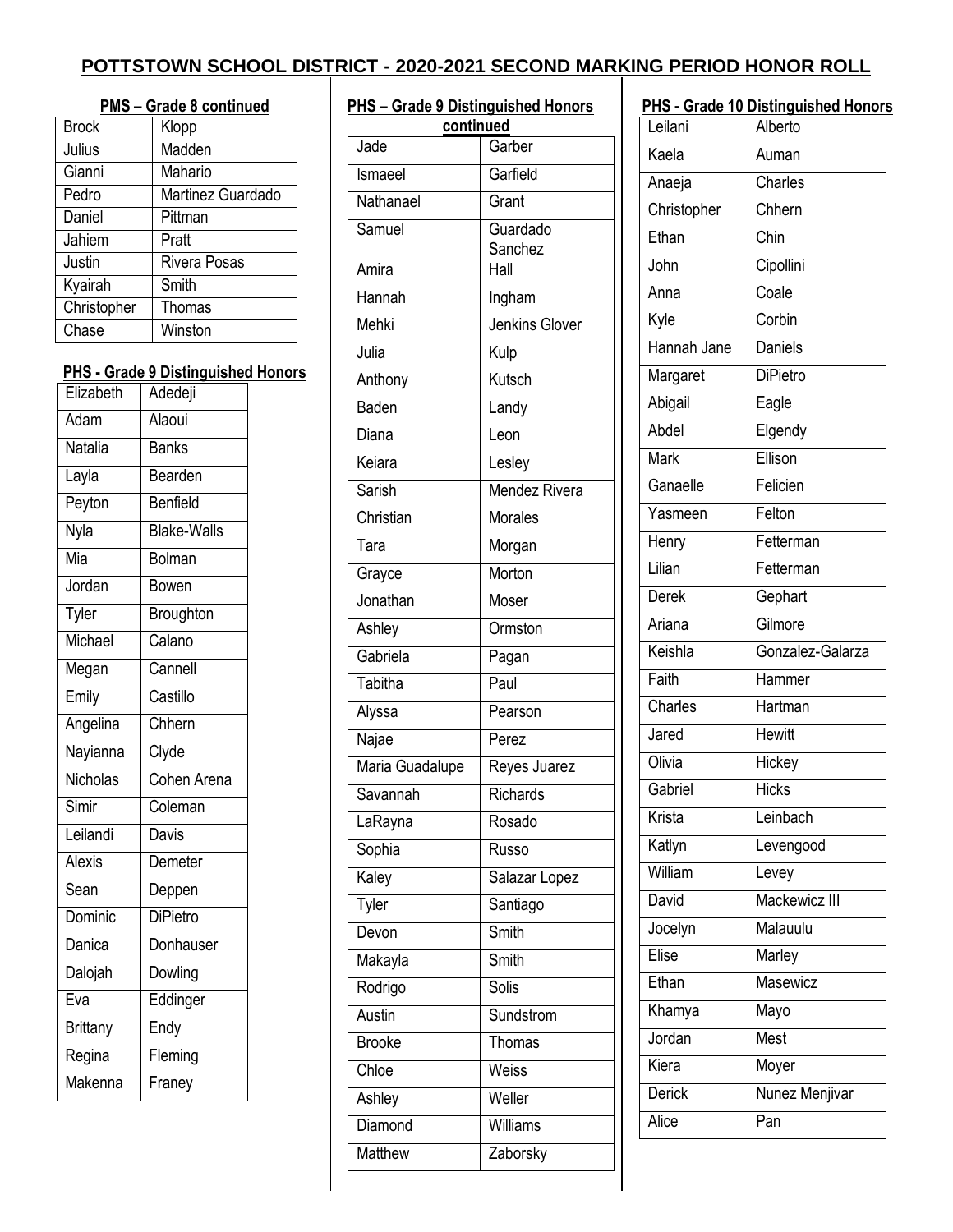#### **PHS – Grade 10 Distinguished Honors**

|                | continued        |
|----------------|------------------|
| lan            | Salisbury        |
| Seth           | Shelton          |
| Avery          | Shope            |
| Thomas         | Spence           |
| London         | Trout            |
| Jordan         | Wabish           |
| Leigha         | Walton           |
| Serin          | Warneke          |
| Sanaa          | Watson           |
| Kasaundra      | Wesley           |
| <b>Brianna</b> | Williams         |
| Ceaira         | Worrell-Tilghman |

#### **PHS - Grade 11 Distinguished Honors**

| Amber    | Adamski                 |  |
|----------|-------------------------|--|
| Noah     | <b>Bolman</b>           |  |
| Madeline | <b>Bruton</b>           |  |
| Ramya    | Carpenter               |  |
| Michelle | Castillo                |  |
| Jimi     | Chavalaporn             |  |
| Kennedy  | Cole                    |  |
| Calista  | Daye                    |  |
| Joseph   | DeLeo                   |  |
| Colin    | Dellaquila              |  |
| Anthony  | <b>DiPietro</b>         |  |
| Erynn    | Dunning                 |  |
| Nada     | Elgendy                 |  |
| Angelica | <b>Feliciano Torres</b> |  |
| Hailey   | Gerrish                 |  |
| Beatriz  | Guardado                |  |
| Tyler    | Harper                  |  |
| Summer   | Hollingsworth           |  |
| Jalilah  | Hood                    |  |
| Gerle    | Jimenez Gomez           |  |
| Maria    | Jimenez                 |  |
| Ahmir    | Jones                   |  |
| Nasir    | Knuckles                |  |

| <b>PHS-Grade 11 Distinguished Honors</b> |           |  |
|------------------------------------------|-----------|--|
|                                          | continued |  |
| JoLaila                                  | Lamarre   |  |
| Michael                                  | Lilick    |  |
| Ja'Zell                                  | Meade     |  |
| Zachary                                  | Mitchell  |  |
| Mohamed                                  | Mohamed   |  |
| Jacob                                    | Moser     |  |
| Mackenzie                                | Moser     |  |
| Allison                                  | Ormston   |  |
| Yasmin                                   | Paez      |  |
| Anthony                                  | Pinos     |  |
| Annabelle                                | Poston    |  |
| Jesseny                                  | Redrovan  |  |
| Jessica                                  | Rivera    |  |
| Rafi                                     | Sanchez   |  |
| Thomas                                   | Santiago  |  |
| Jestyn                                   | Snyder    |  |
| Ariana                                   | Torres    |  |
| Lacie                                    | Townsend  |  |
| Trinell                                  | Watson    |  |
| Daniel                                   | Williams  |  |
| Jayniana                                 | Williams  |  |
| Joshua                                   | Wilson    |  |

#### **PHS - Grade 12 Distinguished Honors**

| Christian  | Albert        |
|------------|---------------|
| Christiana | Albert        |
| Seif       | Ammouri       |
| Adriana    | Araujo Juarez |
| Elijah     | Barnes        |
| lyesha     | Belgrave      |
| Haile      | Clayton       |
| Christian  | Coale         |
| Katherine  | Cocar         |
| Samantha   | Deery         |
| Shameur    | Delecia       |
| Vincenzo   | DeLeo         |
| Matthew    | Deppen        |

#### **PHS – Grade 12 Distinguished Honors**

| continued      |                 |  |
|----------------|-----------------|--|
| Kristin        | DiPietro        |  |
| Kaelyn         | <b>Draucker</b> |  |
| Isabelle       | Dupon           |  |
| Zoe            | Earle           |  |
| Julianna       | Figueroa        |  |
| Sanaa          | Fleet-Polk      |  |
| Logan          | Franey          |  |
| Sharon         | Gatheca         |  |
| Lamoni         | Green           |  |
| Haley          | Haas            |  |
| CyeNyla        | Hall            |  |
| Nathan         | Harper          |  |
| Carson         | <b>Hewitt</b>   |  |
| Cynae          | Hills           |  |
| Jack           | Hipple          |  |
| Allison        | Horne           |  |
| Angela         | Hunsberger      |  |
| Jeffrey        | Johnson         |  |
| Isaiah         | Lamar           |  |
| <b>Matthew</b> | Lesher          |  |
| Samantha       | Levey           |  |
| <b>Brianna</b> | Lineman         |  |
| Diego          | Magana Jaime    |  |
| Dylan          | Maximenko       |  |
| Emily          | McCollum        |  |
| Joseph         | <b>Misko</b>    |  |
| Timothy        | Mohn            |  |
| Dylan          | <b>Murphy</b>   |  |
| Naomi          | Parson          |  |
| Kishan         | Patel           |  |
| Jamaal         | Pratt           |  |
| Pearce         | Raegler         |  |
| Robert         | Raegler         |  |
| Destri         | Roye            |  |
| Nicole         | Rubach          |  |
| Olivia         | Scholl          |  |